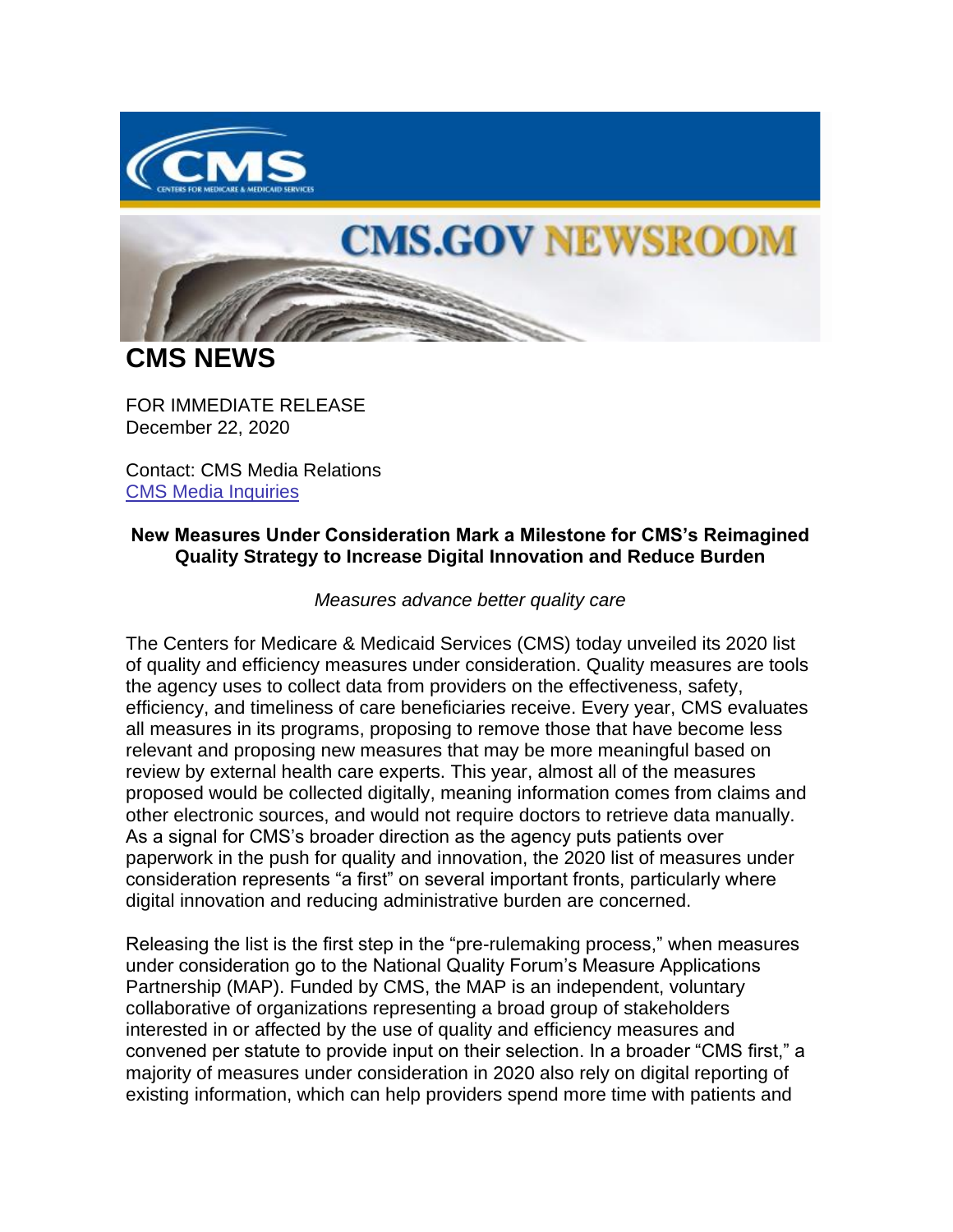less time collecting data. Coupled with a limited number of non-digital measures emphasizing patient-reported health outcomes, another priority for CMS, this digital innovation continues the reimagined quality strategy announced by CMS Administrator Seema Verma in 2017 as part of the Meaningful Measures initiative.

"We launched Meaningful Measures because too many providers were wasting precious time and resources reporting on quality metrics, many of which were barely relevant to their specialty," said CMS Administrator Verma. "Over the last four years, this initiative has delivered better, less onerous metrics that are actually useful to those who use them. The measures we are announcing today represent more of the same. They prioritize health outcomes, reduce burden, and give providers more time to do the work they entered medicine to do: treat patients."

Quality measures form the backbone of CMS's ongoing effort to promote health for millions of Americans. The previously adopted measure for controlling high blood pressure, for example, helps CMS evaluate the quality of care by collecting data on the percentage of beneficiaries 18-85 years old whose high blood pressure has been adequately controlled during the measurement period, meaning their blood pressure readings were less than 140/90 mmHg. Additionally, reporting on these measures holds clinicians accountable for ensuring the best possible outcomes for beneficiaries.

However, many quality measures have required intensive manual data collection and individual chart reviews, robbing doctors and other health professionals of valuable time spent caring for Americans. Over the last several years, CMS has been working to reduce provider burden by shifting toward measures that can be collected digitally using existing data. That strategy has the next iteration of the Meaningful Measures framework – or Meaningful Measures 2.0, the comprehensive initiative launched in 2017 to identify high-priority areas for quality measurement and improvement – at its heart.

Though including a measure on the consideration list does not guarantee its adoption, the list represents a key first step and one built on collaboration between CMS and providers. Annually, the agency invites health care specialty societies and other stakeholder groups to submit candidate measures, due this year by June 30, narrowed down to identify promising candidates that warrant expert review as "measures under consideration." The 2020 list – which includes a number of new measures, as well as several updates to modernize or replace existing measures – features:

- Five outcome measures (measures that focus on the results of health care provided through Medicare), such as the rate of health care-associated infections requiring hospitalization for residents of skilled nursing facilities;
- Five process measures (measures that emphasize efforts to promote standardized best practices), such as conducting kidney health evaluations